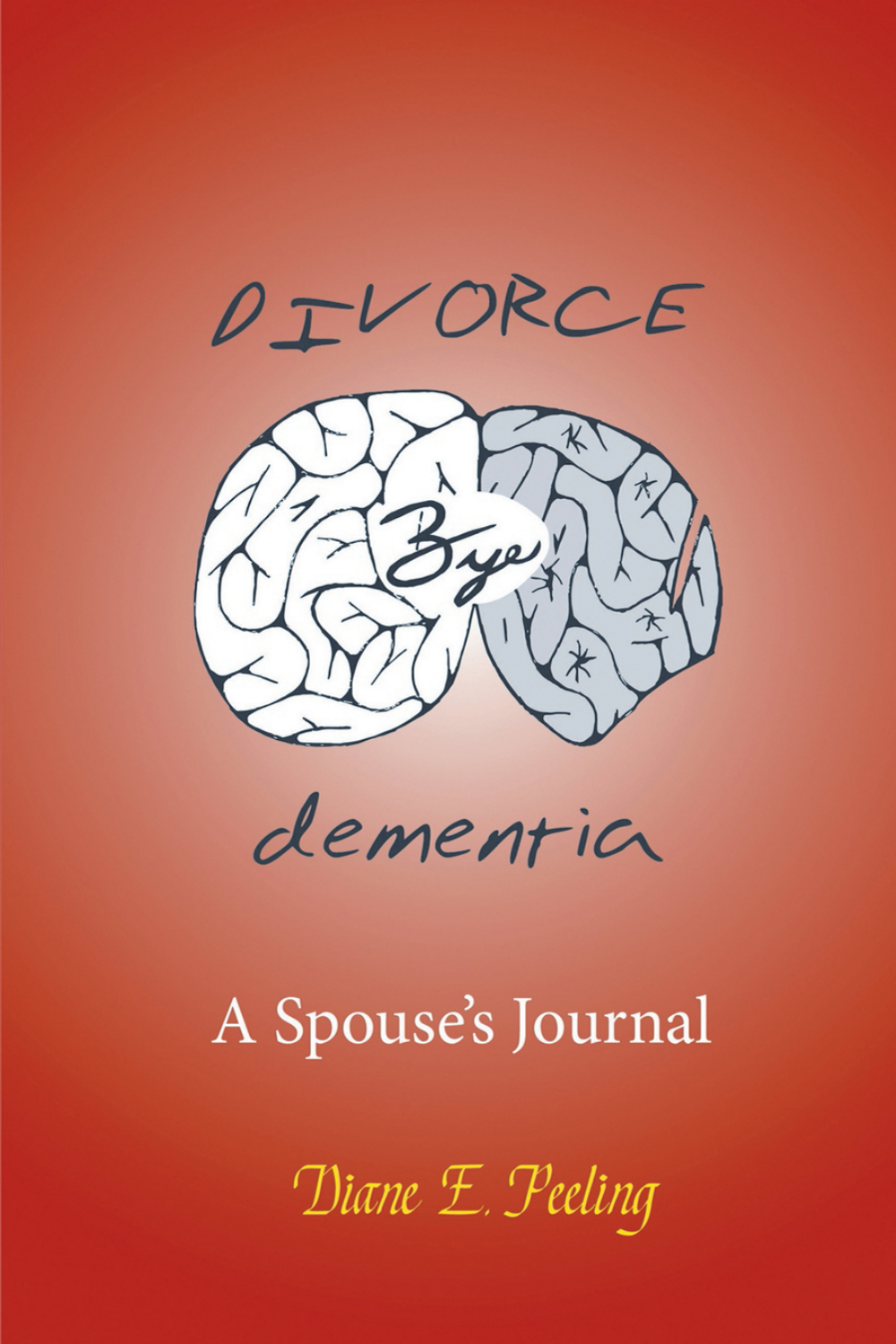## Divorce Bye Dementia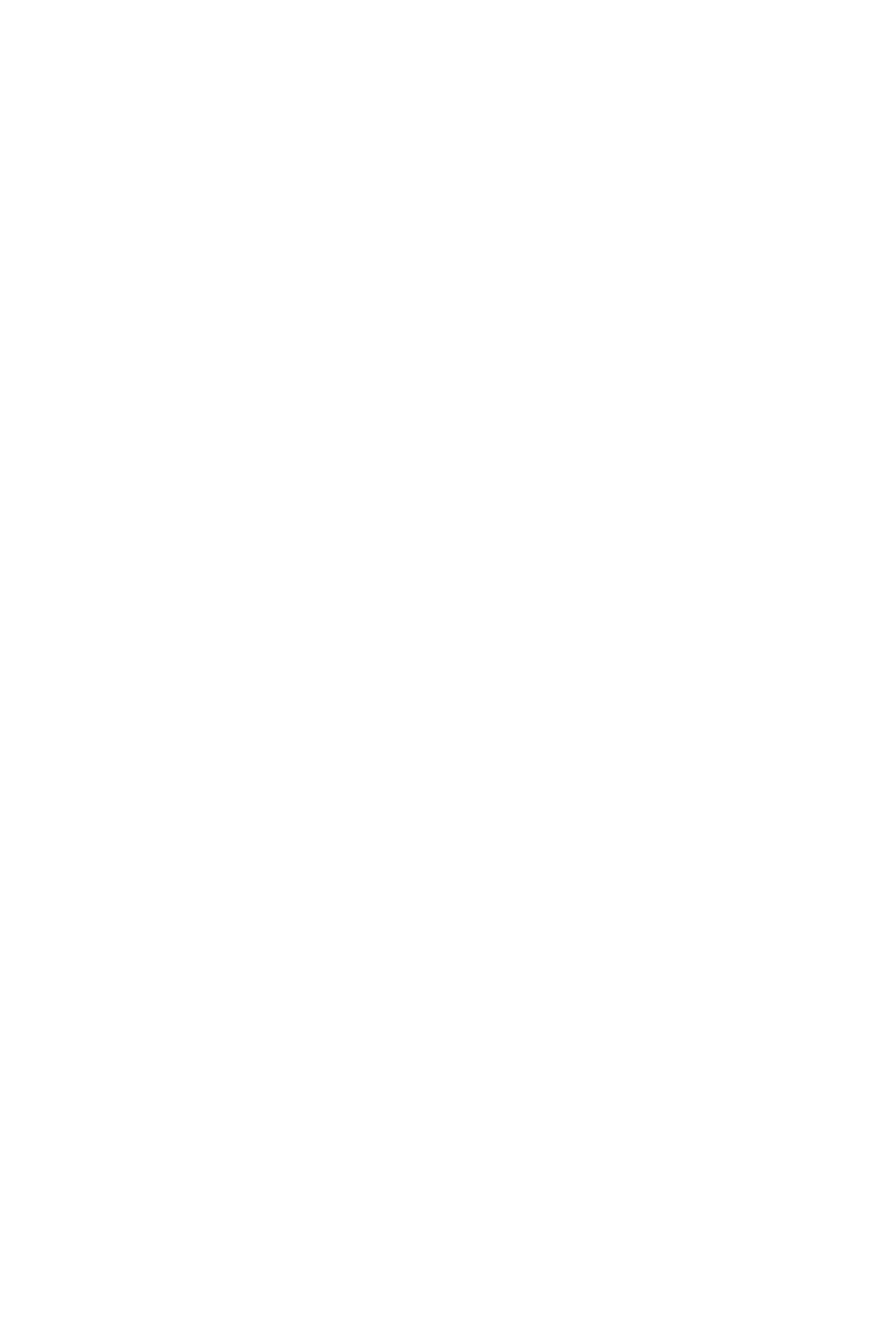## Divorce Bye Dementia

### A Spouse's Journal

Diane E. Peeling



Strategic Book Publishing and Rights Co.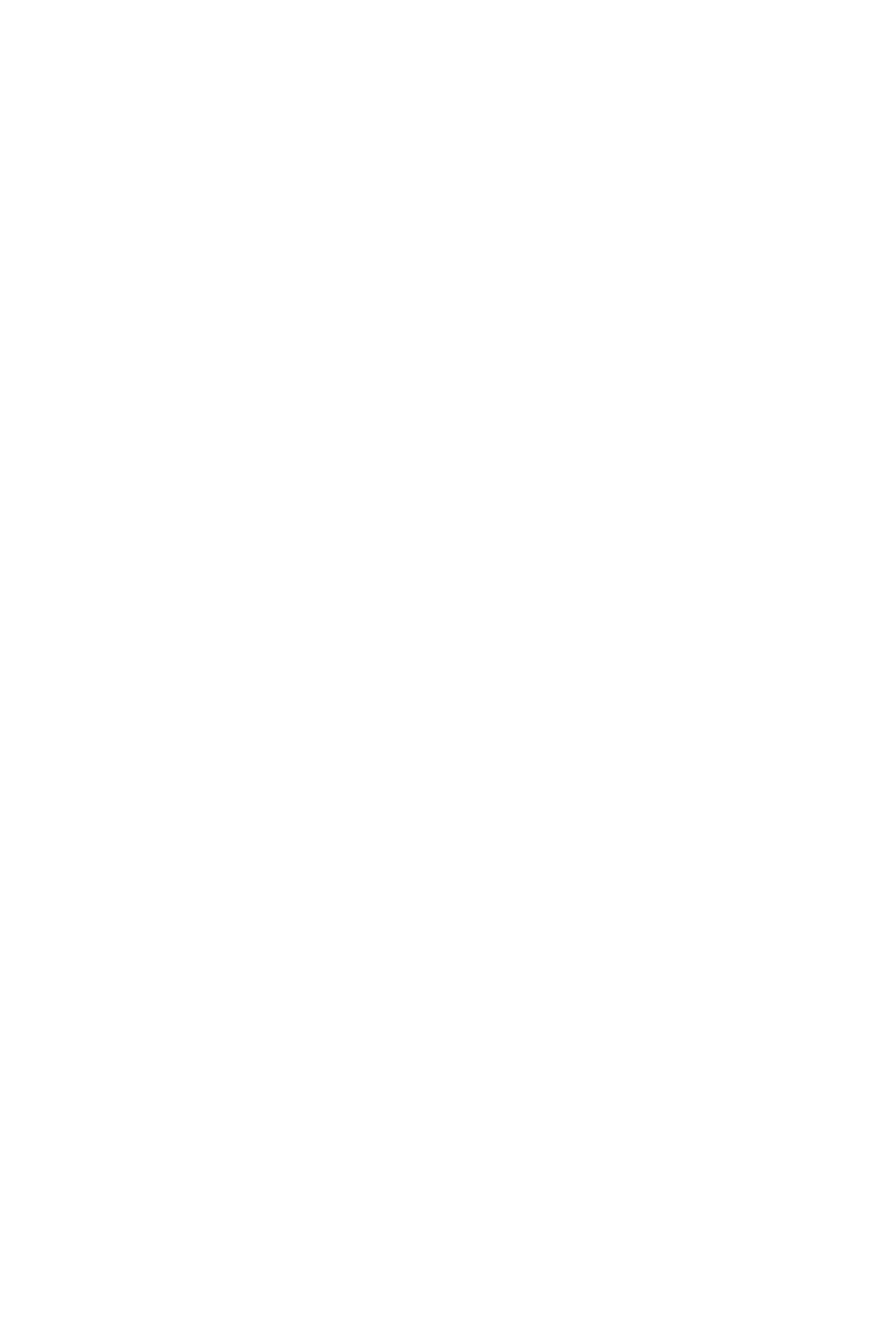#### **Dedication**

For David R. Beveridge  $\boxtimes$  wherever you went!

For every caregiver! Every spouse and family member! For every friend!

This terminal illness in particular is about Vascular Dementia, and all types of Dementia including Alzheimer<sup>8</sup>.

Any illness however it manifests itself is painful, emotion laden and a startling contrast to how we imagined our lives to be.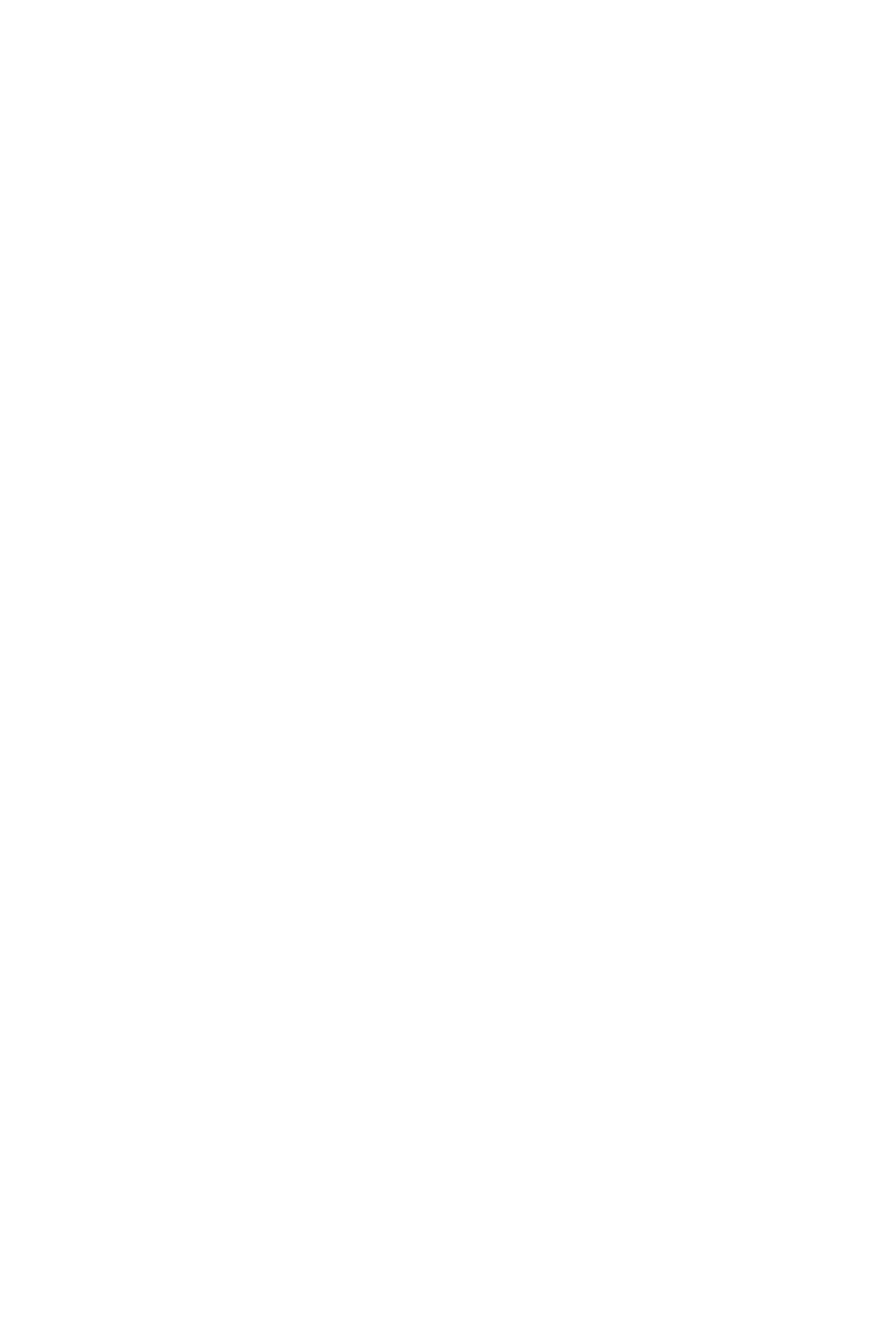#### **Acknowledgments**

I would like to take this opportunity to say thank you to David<sup>8</sup> older brother Bob for his support when I was trying desperately to find out what was wrong before his diagnosis.

Thank you to David<sup>8</sup> oldest daughter Melanie as well when I gave her no choice. Until his short stay with her, she busily poo-pooed me when I talked to her on the phone when I was deep in my frustration. I wasn<sup>ose</sup> just being the step mother from hell. It couldn $\mathbb X$  have been just me in what I was living, watching and being starved out of a solid marriage that we had until the disease began taking its toll.

My son and his girlfriend. Untold tears and I am sure some eye rolling. Love you Turkey!

My family, long-time and unexpected friends.  $\boxtimes$  e list of other persons is many.

Michael Simpson for editing.

⊠ ank you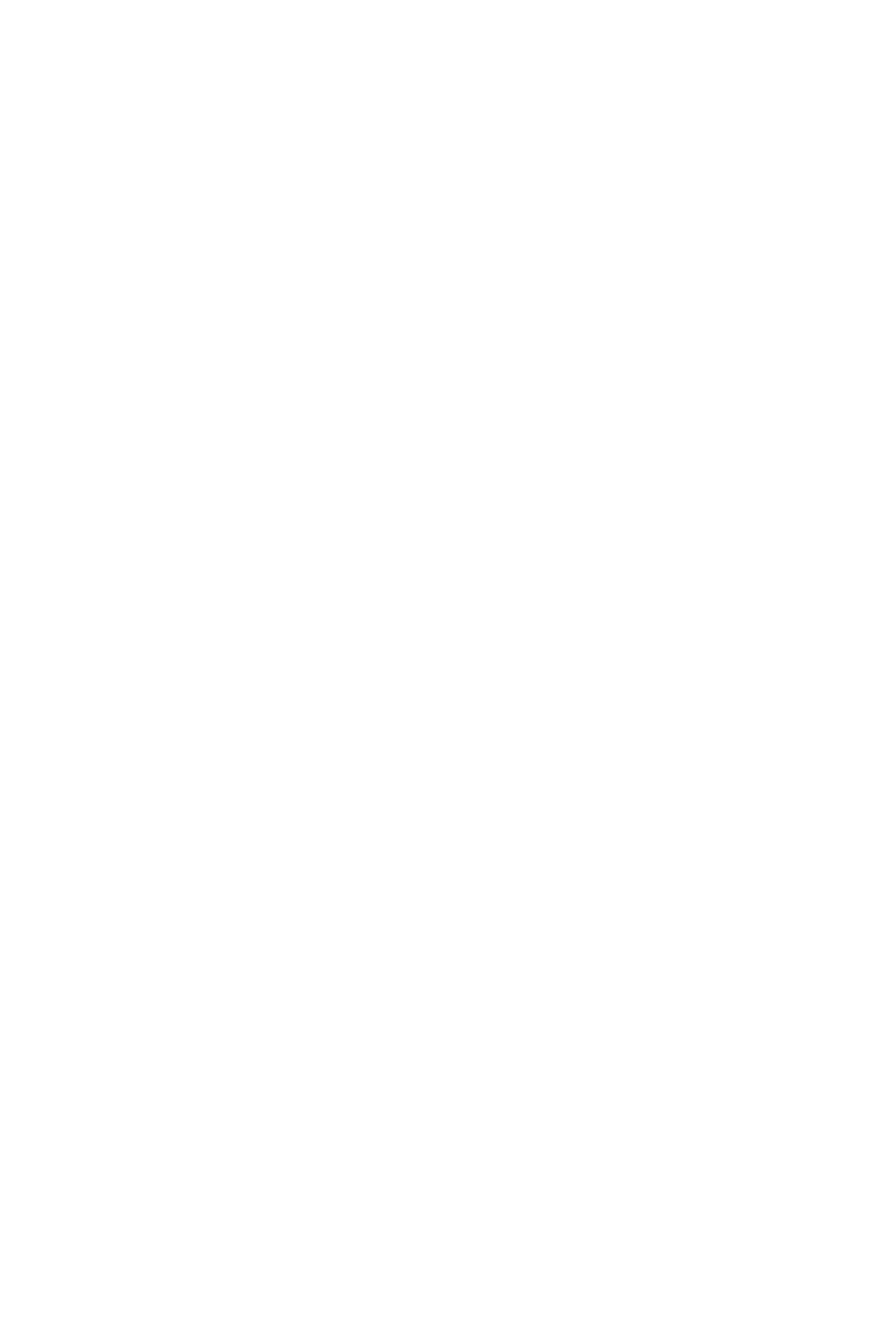#### **The Subtle Life Changes**

I met David R. Beveridge when he was  $\mathbb{Z}$ . He was going through his second divorce and I was already through mine.

He smoked pot previously to us being introduced as I let it be known that there would be no drug use around me. I don See the point and I had already been down that road with a spouse who chose drugs over me. I didn $\mathbb Z$  need another one. I wholly believed that he was pot and alcohol free when I met him.

What were the signs? Was I paying attention? How many little things did I ignore? When did he stop trusting me to listen? Did he even know what was happening? Did he know but ignore what he was feeling? Did he wonder why he couldn $\mathbb X$  remember? Was the excessive sleeping when he was about  $18$  the clue I missed?

I remember thinking that it was not normal for him to sleep that much. It was only a thought.

Was the consistency of his sperm at around the same age a clue that there were drastic changes happening in his body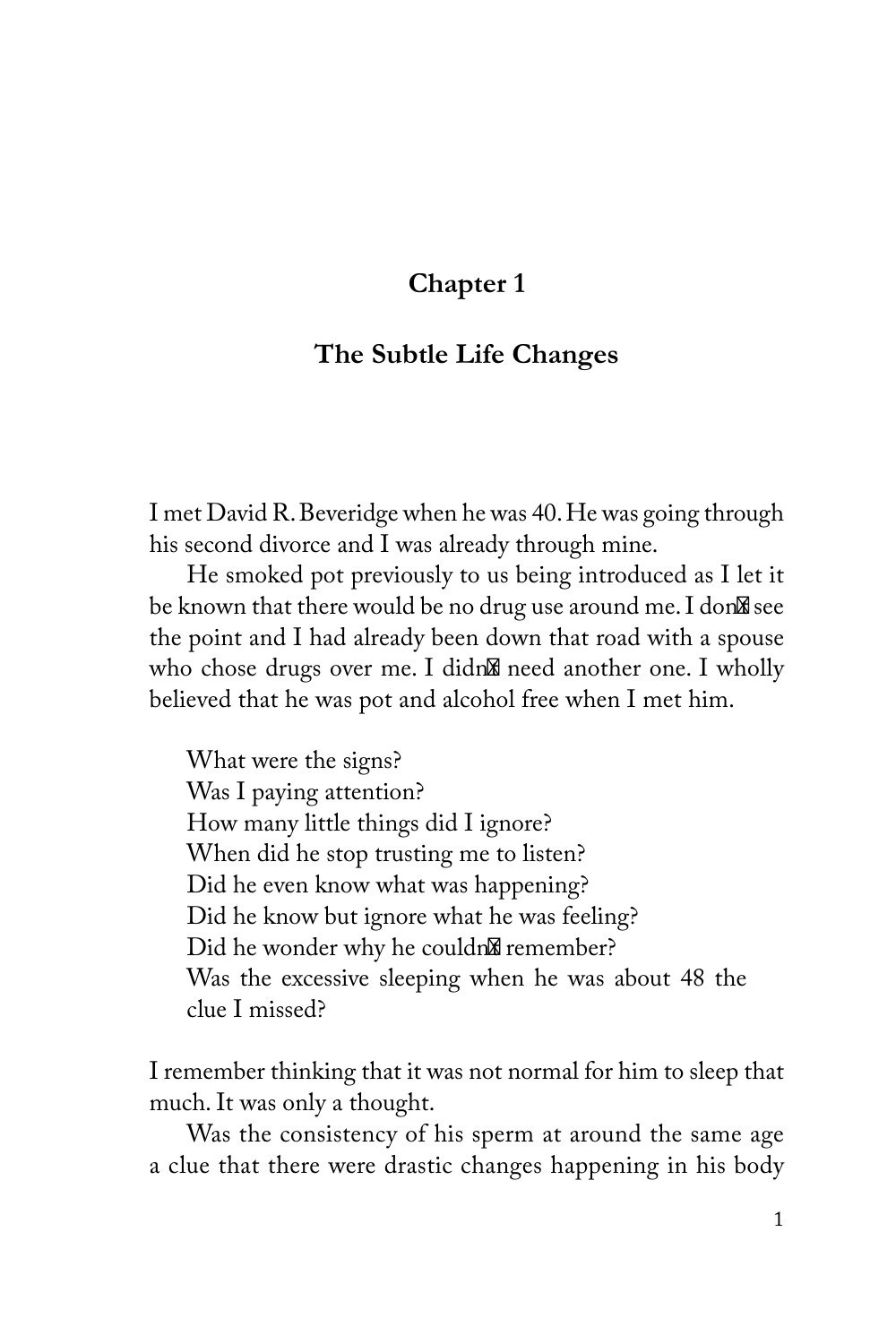that maybe weren<sup>t</sup> normal and were never asked about at the doctor<sup>[8]</sup> office?

As husband and wife we talked about why it was like that, but we didn<sup>%</sup> ask the doctor. Was this an important clue?

When did he really stop caring about how he dressed, bathed or the personal grooming? Did I miss how often he showered and when the habit changed drastically?

His obsession with cutting his nails never really changed until he was about  $\mathbb{Z}$ . It had to be Friday $\mathbb Z$  when he manicured his nails.

The social circle got smaller once we moved and I put it down to a strange place. If the person is reserved and somewhat shy to start with it is difficult to notice them backing away from social engagements, and I didn $\mathbb X$  question it as we all change.

Did I play into this unwittingly when I thought it was a good idea for him to go and work for his brother-in-law Peter?

In doing this was I unconsciously removing him from my line of sight, so to speak, as he was already deteriorating, and my instinctual fear chose the easiest path: to ignore what I was feeling. Consequently, I had no clue as to what *it* was?

When you find yourself faced with this disease the first question becomes, how did he get it? That is a question I don $\mathbb B$  know if research will ever be able to answer.

When he turned  $\boxtimes \boxtimes$  and it feels as strong today as it was then  $\boxtimes$  Melanie and I planned his  $\boxtimes$ <sup>th</sup> birthday party after we moved. Peter took David to an auction sale or touring or whatever they were doing and then returned him at the prearranged time. When he got to the top of the stairs on the deck, I wished him a happy birthday and I got this overwhelming feeling from him that on an intellectual brain wave he said, *"MY LIFE IS OVER!"*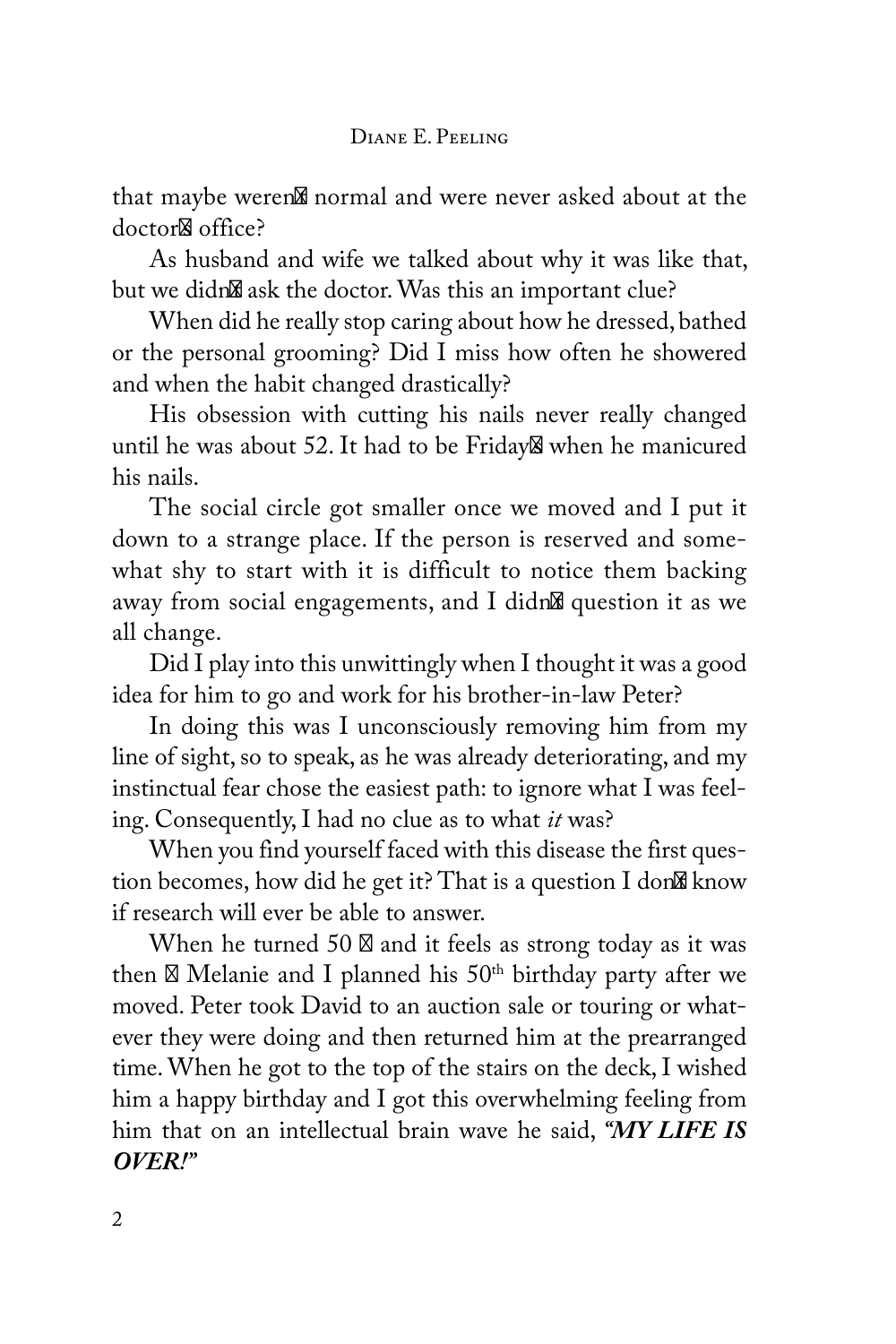I kind of looked at him and he had not said anything out loud because Melanie and Alicia were standing beside me. This wasn $\mathbb B$  the first time I felt (heard) this from him. The exact same feeling, whatever you want to call it, happened the day we got married. As soon as he said, *"I DO"* I got the most bizarre energy from him and the only way to describe it is he puffed up his chest and said, *"NOW I AM THE BOSS!"*

My immediate response to that was, *"WE'LL SEE!"* on the same wavelength of energy. No, he did not physically puff out his chest or say that, but that was the message I got loud and clear.

I don<sup>%</sup> know if he got my message back but he did later that day when I was more than prickly about everything. The prevailing aura was the same pretty much for the next  $\boxtimes$  days of our honeymoon. We always seemed to be in tune on some level until he was  $\mathbb{R}$ .

After his birthday and I returned from a month in Ontario, life seemed somewhat normal. We had purchased shares in some cows with my brother, Peter. David had started working for WK Trucking in Mundare and I was lost in some ways. I thought I could take a year off work and be fine about it but I slipped steadily into gambling more than I should have, and I justified it one way or another.

I have veered off the topic of this book here but it has become a part of it and has been for a while now.

I still don<sup>%</sup> know what happened to David but I certainly have first-hand knowledge of the devastation it has left in its wake.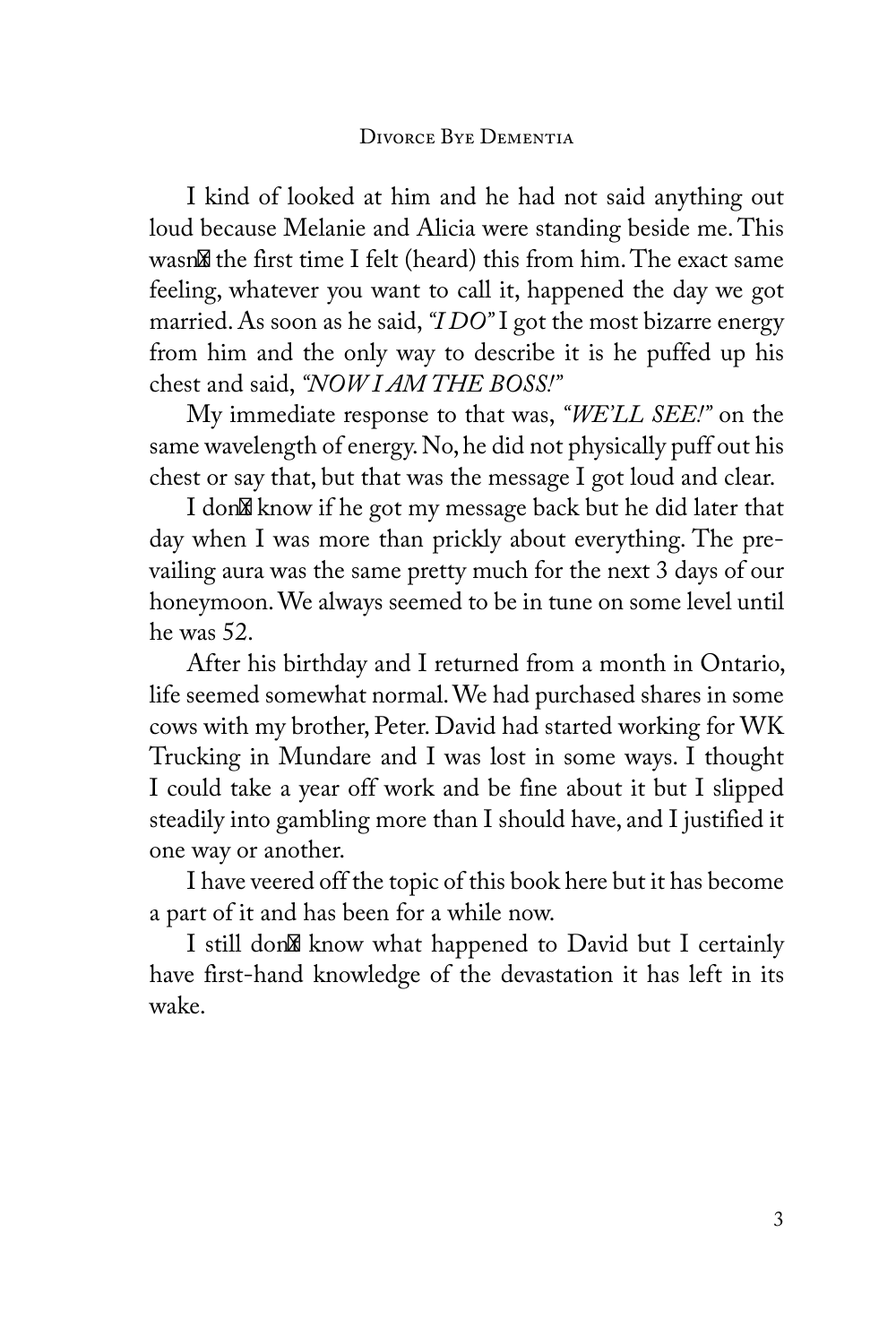In XXXX the Grand Am broke down in Vegreville and we towed it home. David set about repairing it and it went to hell from there. Before long it was totally pulled apart and no chance of it running. The front wheel was off. The glove compartment was pulled out and the wires were all there and tools were everywhere except put away. This was an oddity for David as he had always been obsessive about his tools. The car sat in the shop until XXXX when it was taken to another mechanic that put it back together. The problem was an electrical. This was what David was good at and it really didn't make sense that he couldn't repair the car.

It has been things like that, that have happened and he had no desire to fix them and he was a heavy duty mechanic and has taught enough people over the years how to repair equipment and vehicles. Repairing most things was a breeze for him before XXXX. The lawn mower when we moved to the acreage was a minor mechanical issue. All of a sudden the mower required a screwdriver stuck in it to keep it running. All that was actually wrong was the throttle cable had stretched and needed to be replaced. There was some mechanical stuff he didn't like to work on and mostly he did semi- trucks and trailers. He was really good with electrical also but even that went in the toilet.

Our Miata fell into the mechanical abyss. (This was our Buzzardmobile as I lovingly called it. Both of us gray when we bought it and I was only 40). He locked out the radio in it when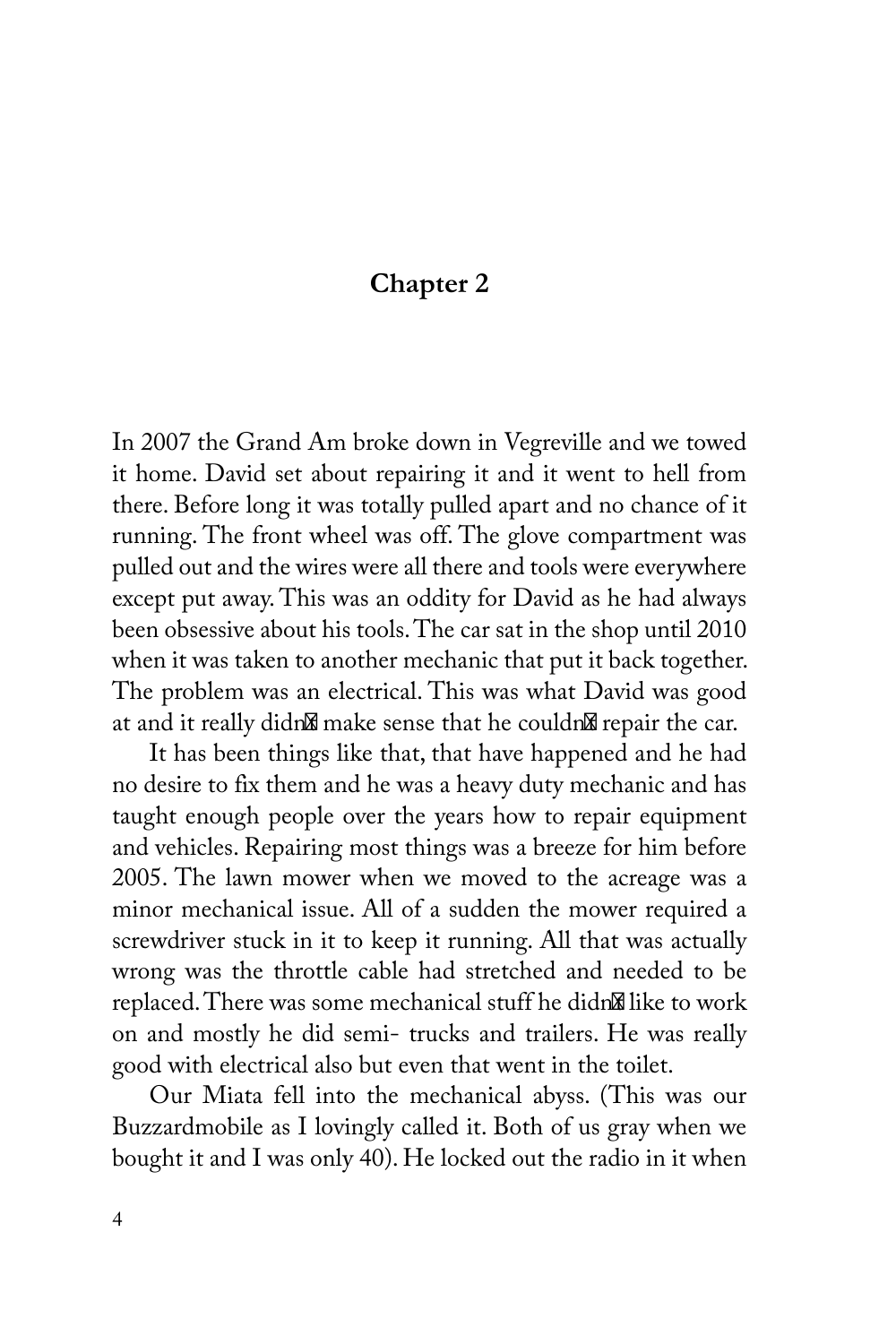he tried to start it after sitting for a couple of years. He pulled out the radio and put another one in it and broke a piece of the plastic covering at the top. That annoyed me to no end but it showed he didn<sup>o</sup> care. I think there must have been a short of some sort in it as the battery goes dead after about one week of sitting without moving. I need to get this fixed properly as the whole piece is loose.

In January XXXX my mother passed away and at the time I never put his behaviour down to anything more than the distance that was growing between us. We spent  $\boxtimes$  weeks while mom was in palliative care before she passed away. The only response I got from David was,  $\mathbb Z$  am sorry,  $\mathbb Z$  and a hug that would have been warmer had it been given by an iceberg. That is how I felt and David and his brother-in-law just continued to smoke pot as that is what they had been doing since we arrived in Ontario.

It was truly then that I noticed the emotional distance that had become part of our lives! Hope was alive and kicking in me, we could get through this. It just had to be a rough patch in our marriage. David<sup>8</sup> response when my father passed away was totally different. He was warm, kind and loving towards me.

At Easter, (March  $\mathbb{X}, \mathbb{X}\mathbb{X}\mathbb{X}$ ) David was moving a trailer with a tractor and tipped the tractor over and broke a couple of ribs. Had he just done as the doctor told him and stayed immobile till the ribs healed the next few weeks of insanity would not have happened. On April  $\mathbb{Z}$ ,  $\mathbb{Z}$   $\mathbb{Z}$ , I took him to the Two Hills Hospital as he couldn<sup>ot</sup> breathe properly and that is when we found out one of his lungs had filled with blood as he had punctured it when he was driving the same tractor around a few days later. The bouncing on the tractor and his inability to sit still contributed to the lung being punctured. While he was in hospital my experience with doctors and our medical system deteriorated quickly. I followed the ambulance into Edmonton and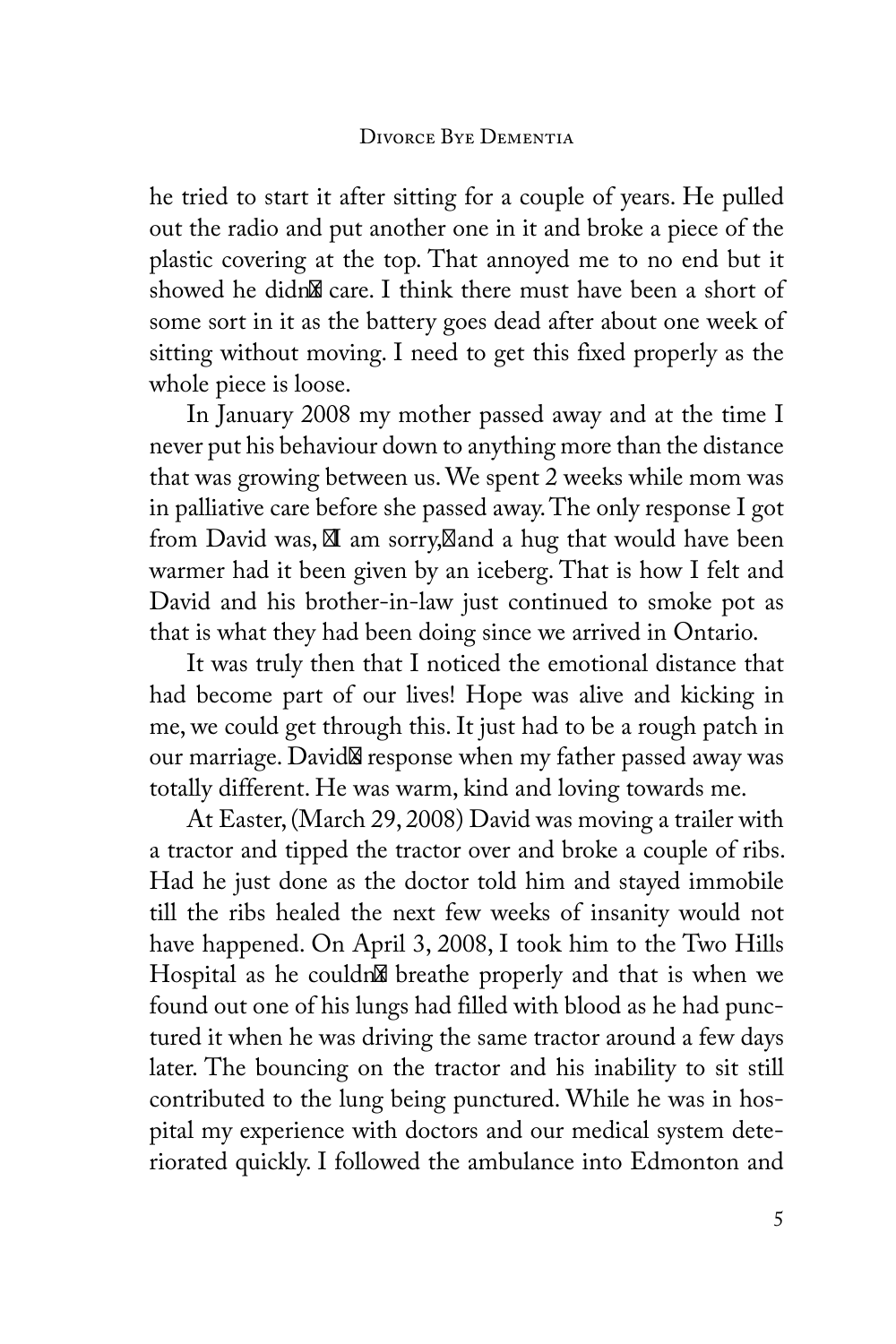#### DIXININ E. PKKKXXXIN

after a few hours of sitting around the doctor finally saw him and needed to insert a tube into his lung to drain the blood. I am not a nurse nor do I have a desire to be one. In the emergency ward in the Royal Alexandria hospital I had the honour of acting as one when I assisted the doctors during the tube insertion in his lung. To this day I still have not figured out why they would not have put it in the bottom of his lung instead of between the  $\mathbb{Z}^{\text{rd}}$ and  $\mathbb{Z}^{\text{th}}$  rib at the top. As I helped keep him still while the doctor was doing the tube insertion, I was appalled at the amount of blood that came out before they got the container attached to measure the amount of fluid. It was a litre and half within a 5-minute period. That did not include the amount that was on the bed under him. I helped clean up the bed and the mess and it bordered on scary. As I sit here and type this I can still picture clearly what I saw, helped clean up, the monitors and the cubicle. This was supposed to be a temporary tube and was supposed to have the drainage tube put in the later the same morning. This became a two-week hospital stay and more medical insanity.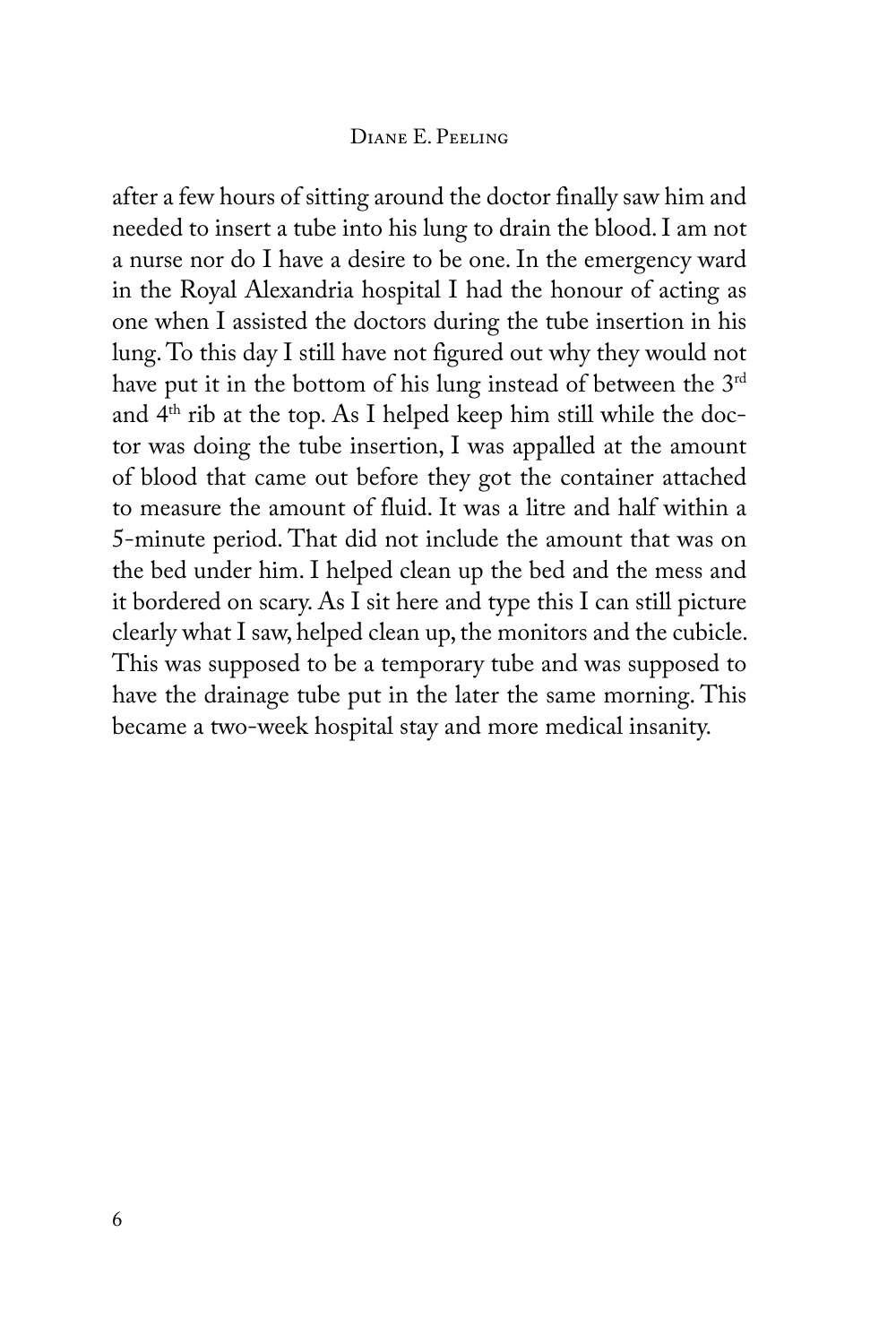David was  $\overline{\mathbb{Z}}$  when his left leg began to twitch, about August 17, 2008. I noticed it when we sat down to play our normal game of crib. It was how we started our day for many years, a coffee, a cigarette and crib. The twitch didn& really change how he walked so he didn<sup>ot</sup> go to the doctor.

Would they have been able to do anything at the time? I don<sup>I</sup>M know and my faith in doctors bites except for one. My experience is they really don<sup>t</sup> listen to what you tell them anyhow.

In October  $\mathbb{X}\mathbb{X}\mathbb{X}$  he went to his doctor and all he was interested in was giving him medication for his *"diabetes."* No matter how many times I reiterated to the doctor that the only time his blood sugar was out of whack was when he drank even a mouthful of alcohol and he got into pop. David was a die-hard Pepsi fan. We tested that theory out a few times with a blood glucose monitor, normal exercises, normal food including deserts and his blood sugar levels were between  $\boxtimes$  and  $\boxtimes$ .

January  $\boxtimes$ ,  $\boxtimes \boxtimes \boxtimes$ , David was laid off from work. The twitching in his leg did not change or stop. We both just ignored that it was twitching.

In October  $\boxtimes \boxtimes 1$  did not go with him to his doctor appointment as I assumed he was going to mention the twitching at that time. When I asked that night, Alid you mention the twitching?<sup>[20]</sup>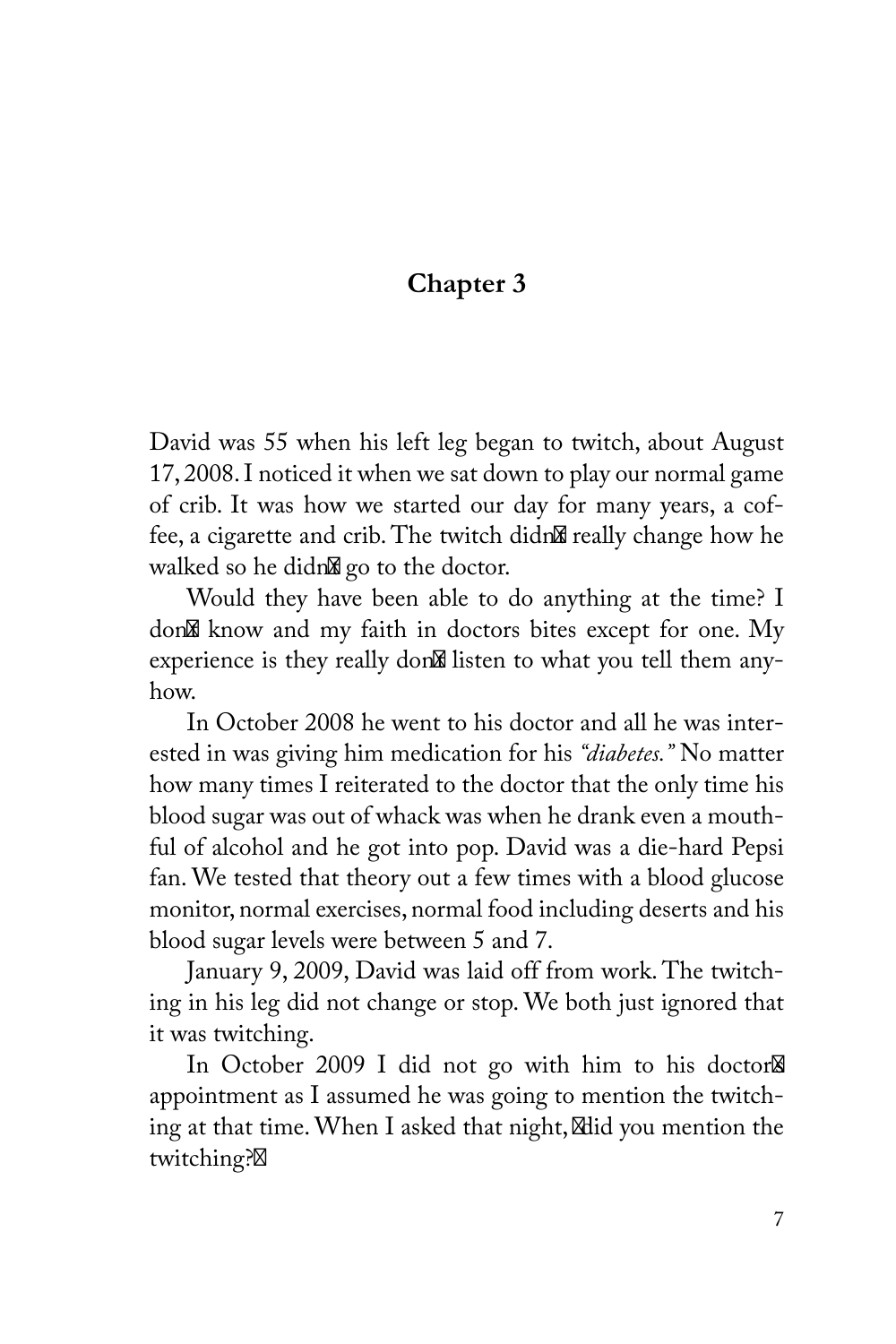He said, No, Nas it didn't hurt so it didn't bother him.

Ok, so I left it alone as he is an adult.

To this day I question,  $\mathbb{M}$ as it a mistake to leave it alone? $\mathbb{Z}$ 

We both smoked at the time and in the winter the deal was, There is a room in the basement we could smoke in, door closed, window open in the winter only all other times of the year, outside. There was only once that rule got broken and that was my sister-in-law was here for visit and as she could not walk easily we smoked in the house upstairs while she was here.

During **XXX** the biggest changes were that the days increased between personal grooming and doing anything. The emotional distance about personal grooming became obvious. He wouldn wear underwear, and there would be incontinence stains on his pants. It embarrassed everyone but him. He just ignored me if I said anything to him. He smoked outside and sat on the couch. He drove to town every morning for coffee and his  $\boxtimes$  pack of beer that I really wasn<sup>2</sup> aware of until I looked at the bank statements a couple of times. The grocery and liquor store and the gas station were the regular stops. He wasn't working, and he didn't do anything around the house including cooking any meals. To this day it was a good thing even if at the time I didn $\mathbb B$  think so.

It never registered how much he was drinking and smoking pot. I went to work every day and he slowed down on the weekends and he didn<sup>'8</sup> drive to town. The changes were drastic but at the same time they were subtle. While I was processing and working, he was collecting employment insurance and he had worked hard all his life,  $\&$  be should enjoy some of his life as he saw fit.<sup>8</sup>Shocking how a simple thought can change into life-altering circumstances.

Throughout the year of XXXX when David went anywhere with Peter in his truck the twitching of his leg would drive Peter crazy as there was empty pop and water bottles on the floor of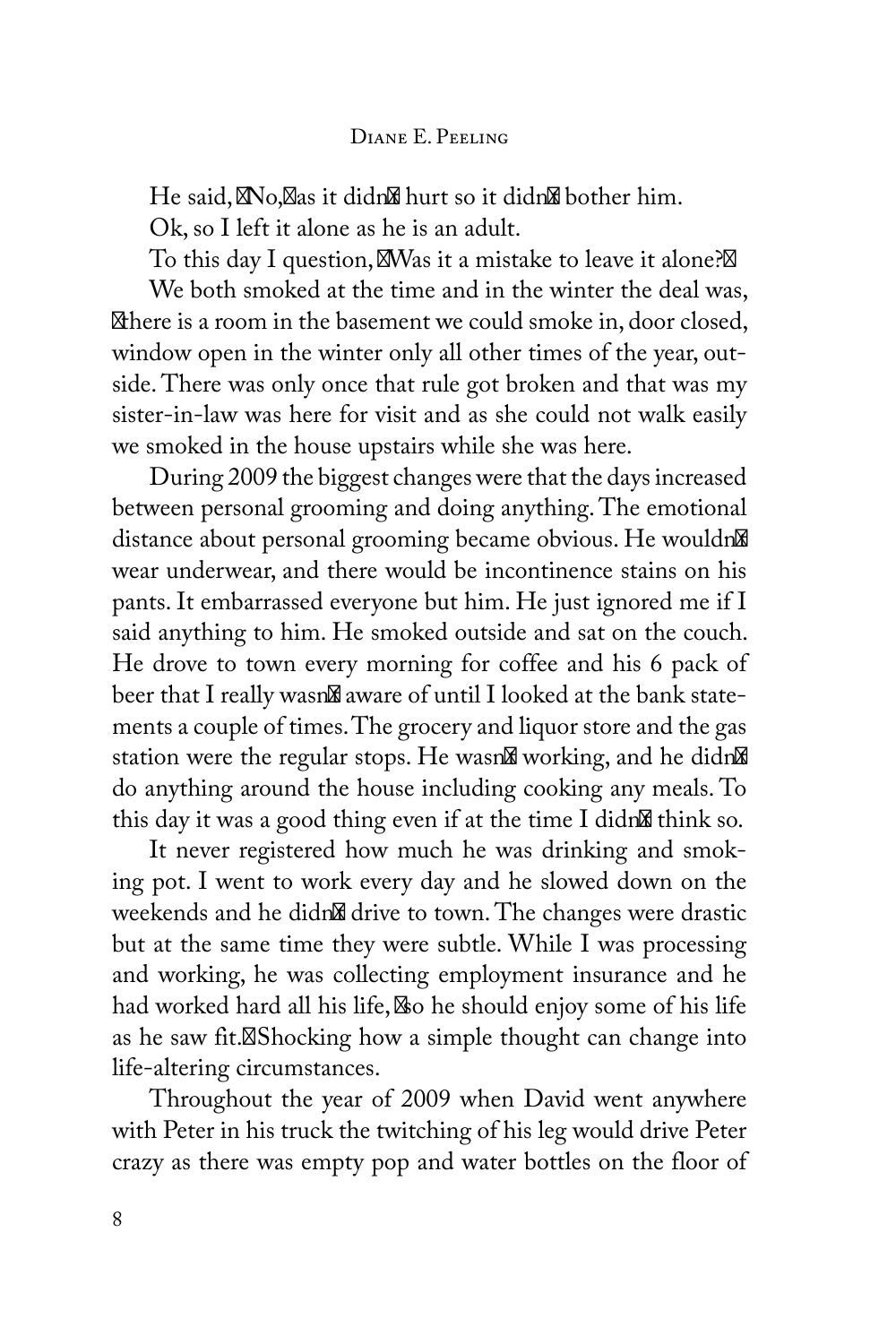#### DIWORD BEAR DEM ENERGY

the truck, empty wrappers of different sorts, and the twitching would cause noises. Peter came to call it, AThe Garbage Shuffle,  $\boxtimes$ when out of earshot of David. In some ways it was Peter<sup>8</sup> way of coping with the changes in David as Peter has known him since 1986 and worked with him on and off over the years.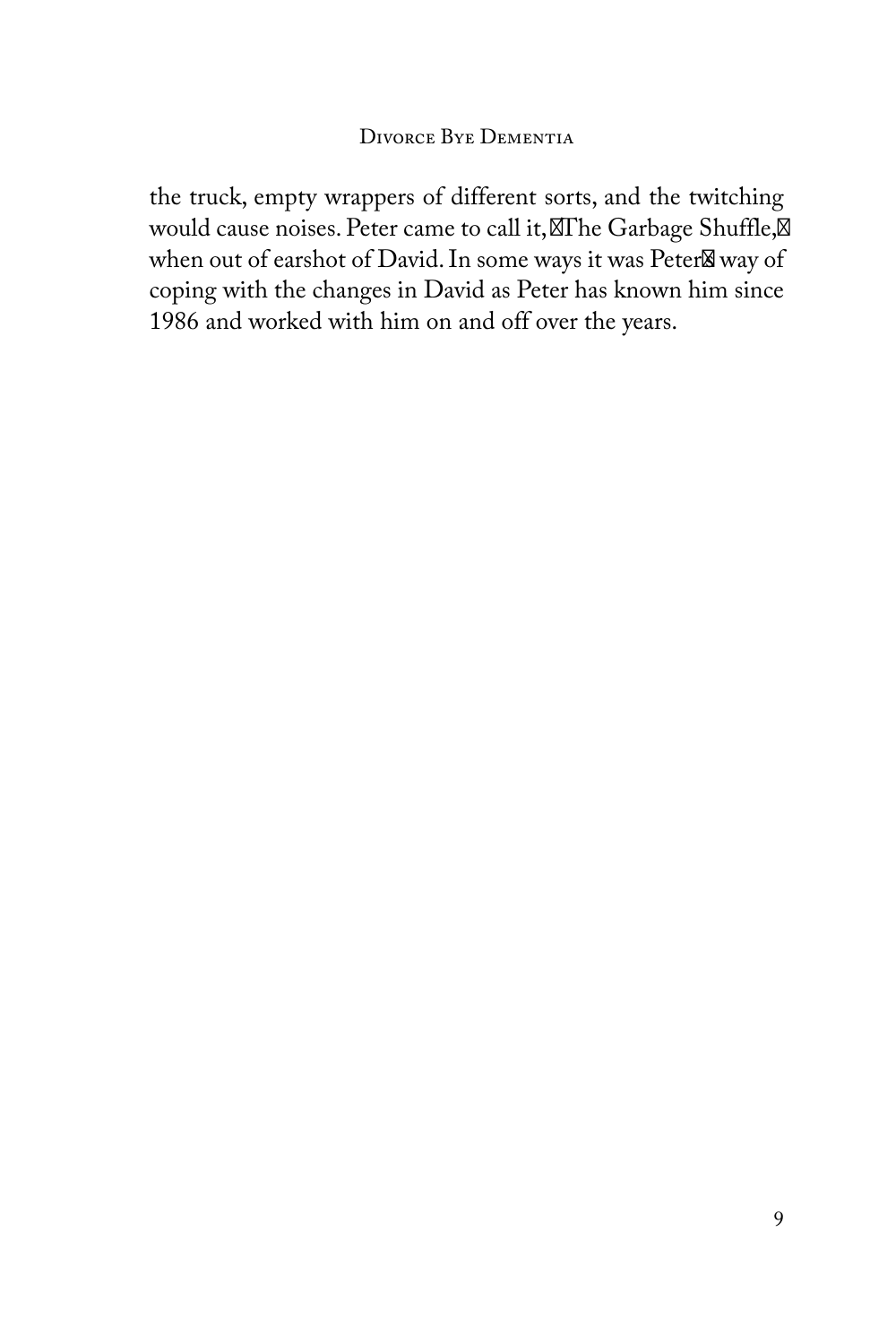Two things happened in January XXXX. One incident was on January  $\mathbb{X}\times\mathbb{X}\times\mathbb{X}$ . It was Friday and colder than a witch  $\mathbb X$  tit out. I remember thinking how ironic as it was the anniversary of mom passing away. The cows were out on Range Road  $\boxtimes \boxtimes$  as I was coming home from work. I thought it odd and wondered why. I came to the house and David was sitting in his usual spot on the sofa. I asked,  $\mathbb{X}$  How the cows got out? $\mathbb{X}$ 

He said,  $\boxtimes$  don $\boxtimes$  know. $\boxtimes$ 

I was pissed off and frustrated because he did not move off the sofa to help chase them back in. I got them back in through the corner of the fence that was down. I fixed it as best as I could. I came back to the house and again asked David, **EW** hat happened?<sup>[20]</sup>

The same response again! The phone rang and it was my niece telling me the cows were out again. David never made one move to get off his ass and help. We put them back in again and fixed it better to hold them in. Peter was coming out the next day so I knew he would help fix the fence. It was the next when what had happened came to light. He had parked behind the haystack in the field just inside the driveway. At some point after consuming his beer he drove through the barbed wire fence. How he didn't break the fence is beyond me. He did break off three fence posts though. The tracks showed that he drove through the fence and turned in the field and back out the fence. At that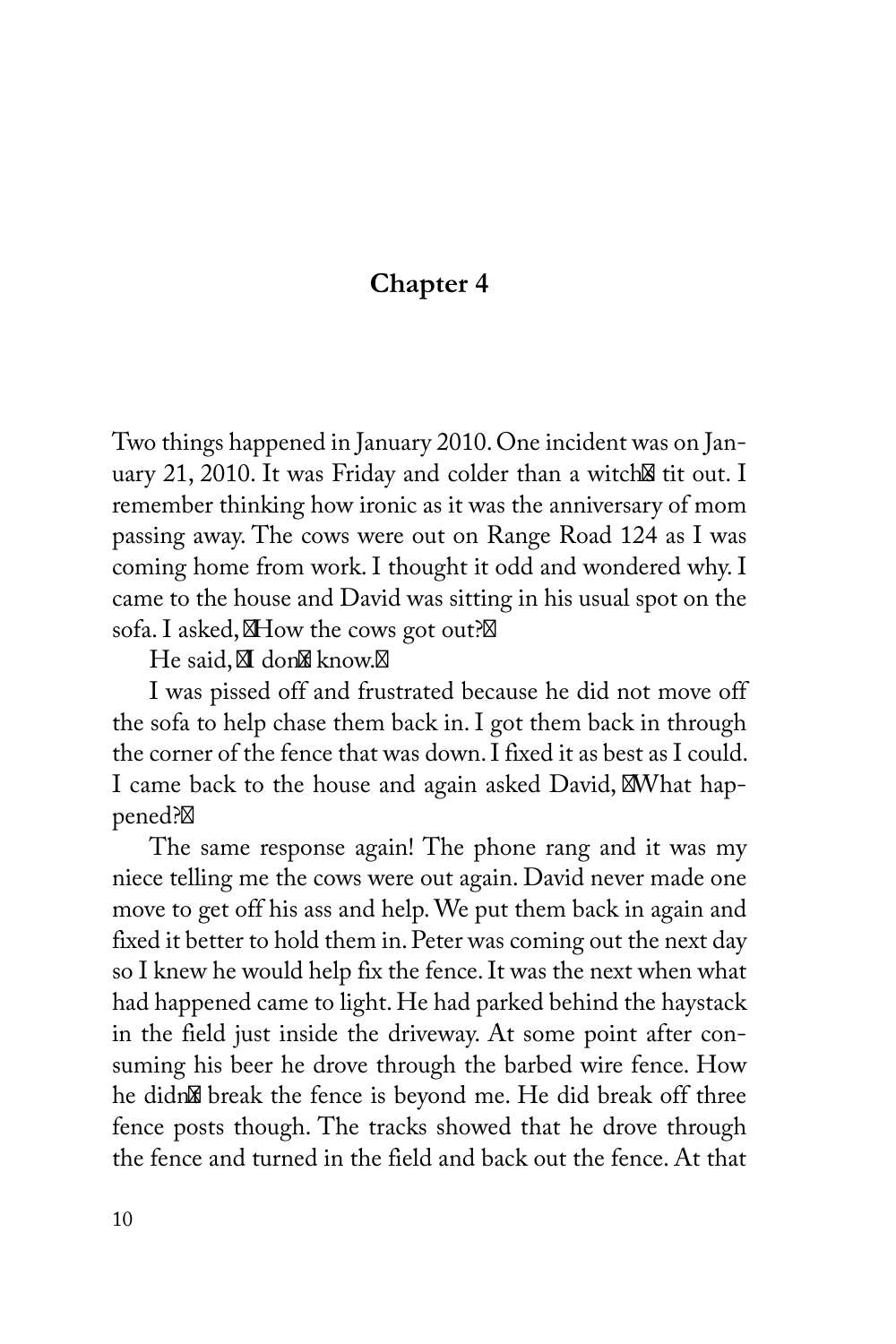#### DIXOXXIXIXI BIXIX DIXIXI XIXIXIXIX

point he broke the corner post and must have gunned the engine and ended up across the road in the ditch. He then proceeded to try and dig himself out with the car. He had small trees coming out the front bumper and the snow was packed where he drove forward and backward. The car was still in the ditch that night when I got home but I didn $\mathbb X$  notice it. The car was scratched, the mirror hanging by a wire and the vinyl part of the roof was torn apart from the barbed wire. The car was destroyed and it didn have a scratch on it previously. The next day when I took him to task about it, he kept saying that he didn $\mathbb X$  remember. I couldn $\mathbb X$ fathom anyone not remembering that amount of damage being done.

David was walking down the stairs and I was headed up and I noticed his right leg looked smaller than the left one. We made an appointment with the Dr. and the visit resulted with the Dr. wanting to change his medications. He wanted the pharmacy to bubble pack his medications as I had complained that he would not take them unless I handed them to him. I found that bizarre and irritating as hell when they were right in front of him. I had to prompt the Dr. to watch him walk and I questioned the twitch.

I had to ask the  $Dr$ ,  $\mathbb{N}s$  it my imagination or is his left leg smaller that the right.<sup>IM</sup>He asked David to hop up on the examination table. When he measured his leg it was  $\boxtimes$  cm smaller than the other.

He immediately recommended seeing a neurologist and that is what the next step was. The first part of April we got in to see Dr. Beste Edguer and that is the first time, in I don<sup>%</sup> know how long, that I actually felt some respect from the medical profession. During the initial visit we were filling out the standard forms and I checked what David put down and the only thing he put down was the back surgery that he had in XXXX. I asked him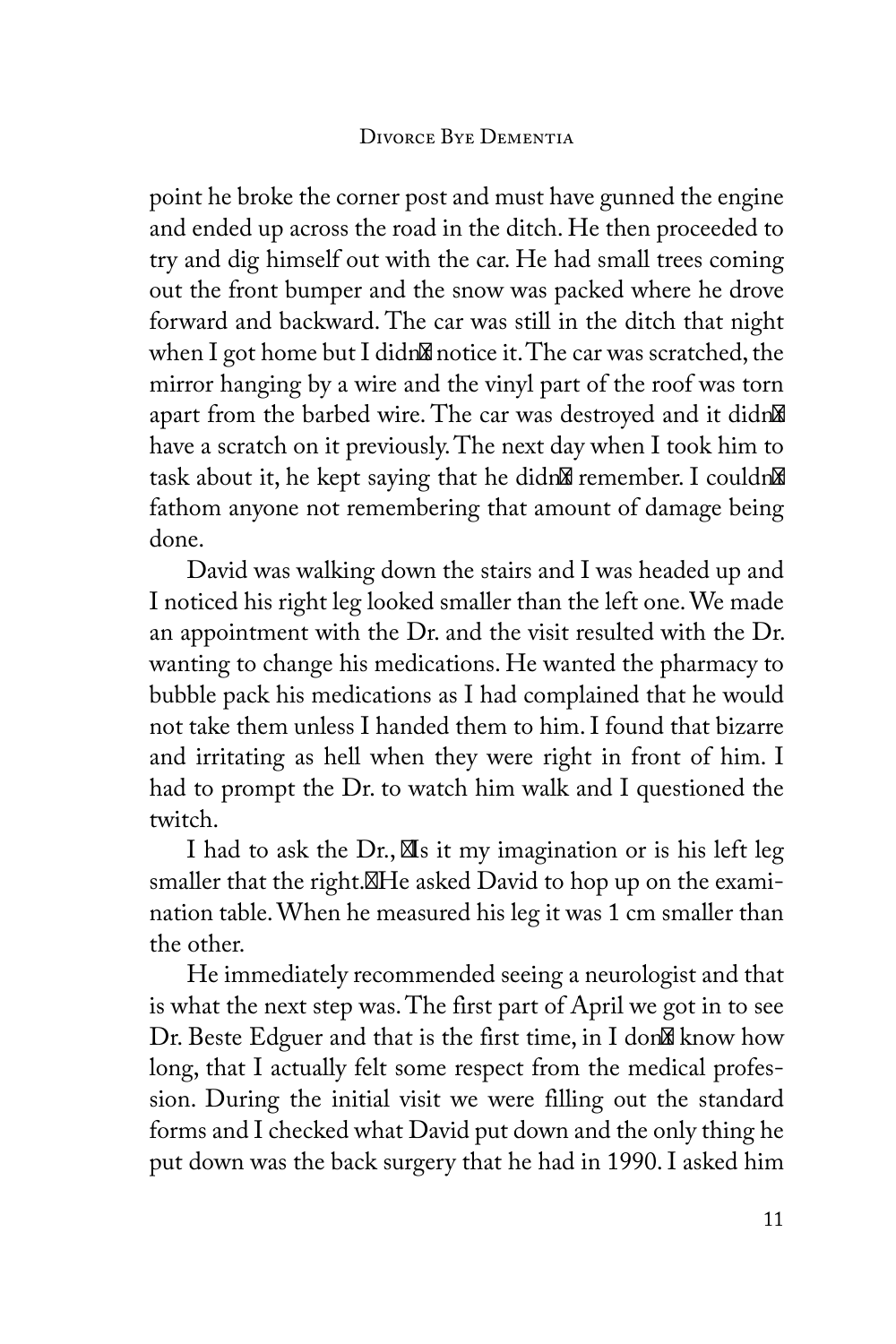how come he didn $\boxtimes$  put down the broken ribs and the two week stay in the hospital while they were getting the blood out of his lungs, which was a year and a half ago. He didn& put anything down for his father<sup>8</sup> cancer, or his sister, Sheila<sup>8</sup> diabetes.

The doctor asked me numerous questions, as she is of the ilk that when dealing with a couple to ask the spouse the questions. They will give a better idea of what has been going on. I gave her details of what I had noticed and she used it accordingly. She had a perplexed look on her face. David had lost enough muscle that he looked skinny when she was checking him. I really hadn noticed how much until then. We had already stopped sleeping in the same bed so I had not really seen him naked in  $\boxtimes$  months at that point.

She checked his throat, reflexes and such and questioned him. His answers were vague at best and simple with no explanation of any sort. She asked me the same questions and I answered as knowledgeable as I was on them. She forwarded a request to another neurologist to do some muscle testing to try and figure out what was causing the muscle loss as this wasn<sup>IM</sup> necessarily weight.

The muscle testing was in late April and the results were inconclusive as she did deep tissue testing and responses showed within normal ranges. I sat watching them doing the insertion of the needles and he didn<sup>os</sup> react that much to the poking. Every needle she put in him, I cringed.

We went back to Dr. Edguer and she requested an MRI to get a better idea of what was going on. The scan came back and it showed there had been numerous (systemic) mini strokes but it also showed abnormal brain shrinkage and she said, *She* usually only see that in severe alcoholics. $\boxtimes$ 

I never put his amount of drinking down to alcoholism, but, I should have as I had seen it in my own father growing up and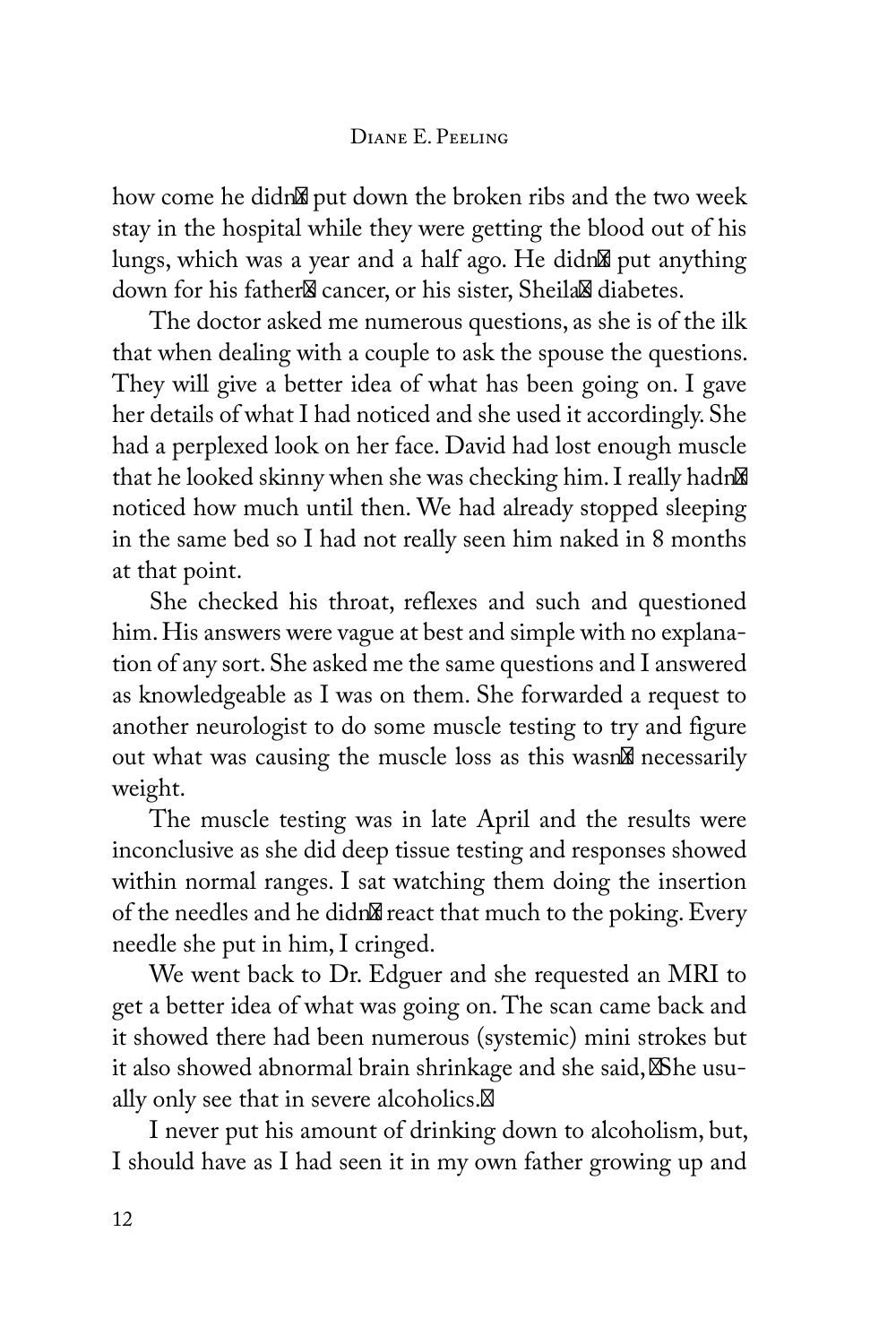he never had dementia. Over the years I had my concerns and pointed them out to him every time  $\Phi$ he only had a couple of drinks, S yet half a twenty-six was gone. It did not matter how any times I was bitter about the drinking and the effects on his blood sugar, he would sneak it and think he was pulling a fast one (a part of his personality).

I watched the consumption of alcohol but I chose to ignore how I felt about it. I did nothing but bitch over the years as he, Swasn<sup>o</sup> a violent drunk, he wasn<sup>o</sup> falling down, he really didn<sup>o</sup> do any of the obnoxious behaviour other than, he could talk your ear off.XThat got to be irritating because inevitably the maudlin mood would come out. This was one of his many ways of getting his emotions out.

My intolerance for drunkenness has not gotten any better and I am a lot less tolerant than I ever was. This goes right along with the pot smoking. Drunk or drug intoxicated never made me feel any more loved and wanted as a wife because the high wasn our life together, it was the synthetic good feeling. I still feel emotionally scarred from the ongoing emotional neglect from drugs and alcohol consumed by my spouses during the relationship. This has triggered the worst reaction in me.

The emotional, healing/hiding was gambling. It was only \$20.00. That was my healing while the disease within David was just beginning. As it progressed so did my gambling and my justification for throwing away my control to a habit no less insidious than drugs and alcohol.

Had David left well enough alone when we were in Atlantic City, I don<sup>'s</sup> know if my gambling would have gotten as out of control as it has in the last  $\mathbb N$  years. In front of my brother and sister-in-law and other strangers in one of Trump<sup>8</sup> casinos he was mean and suggested loudly that maybe I should call  $\boxtimes$   $\boxtimes$ gamblers anonymous as he thought I was spending too much